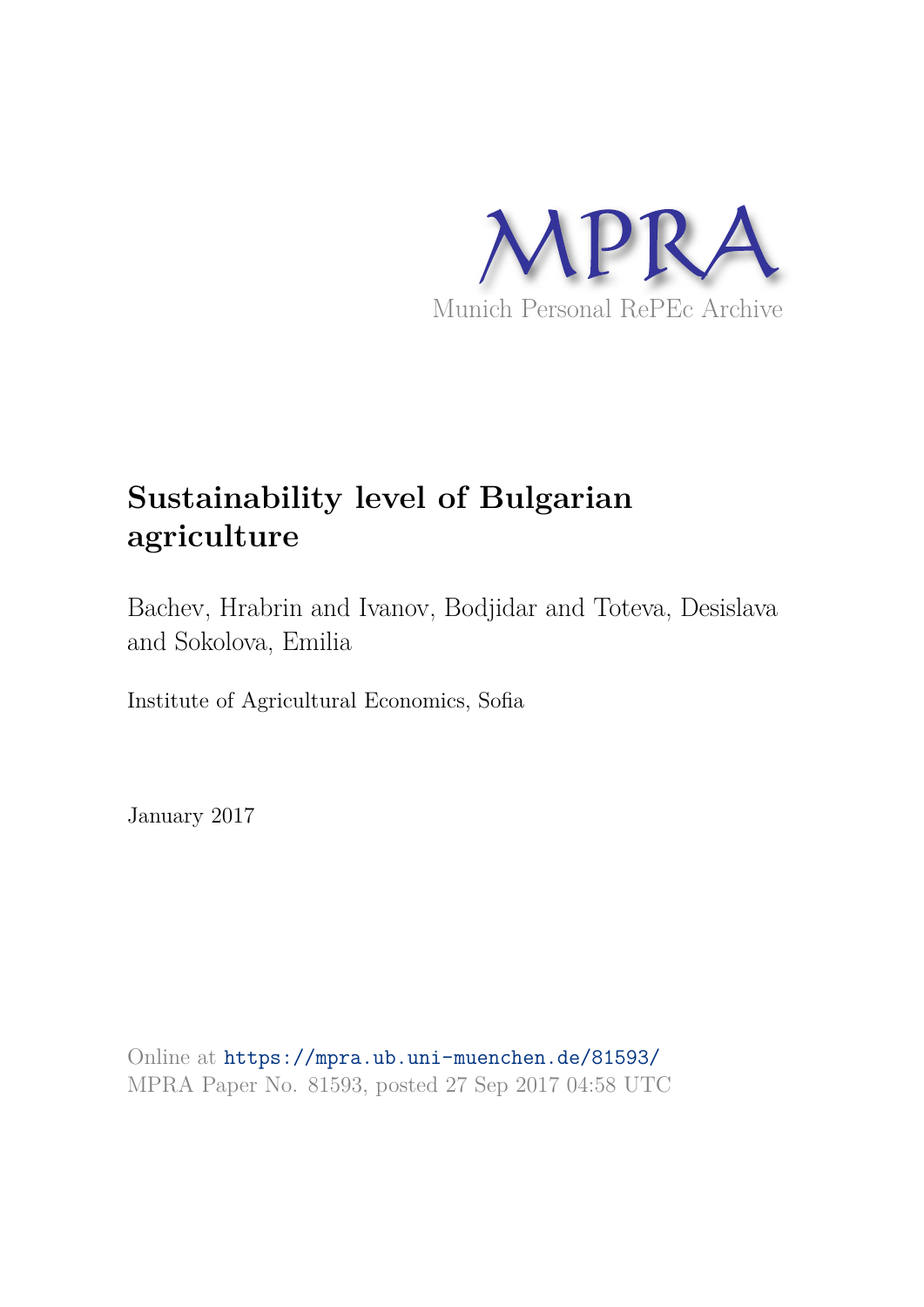## **Sustainability Level of Bulgarian Agriculture<sup>1</sup>**

*Hrabrin Bachev<sup>2</sup> , Bozhidar Ivanov, Desislava Toteva, Emilia Sokolova*

*Institute of Agricultural Economics, Sofia, Bulgaria*

## **Abstract**

This article presents a holistic approach for assessing agrarian sustainability in Bulgaria based on its economic, social and ecological aspects on sectoral macrolevel. It is based on official statistical and other information as well as on expert evaluation. Our study has found that the Bulgarian agriculture on macro-level has *good* sustainability. Some of the sustainability aspects have higher levels (e.g. the economic aspect) while others (social and environmental) are inferior. Study results could help in focusing the political efforts, so that the agrarian sustainability, in its social and ecological aspect, could be increased. However, a further research is needed to evaluate the level of sustainability at micro-level, so that the major issues and problem areas are addressed accordingly.

*Key words: agrarian sustainability, sustainability indicators, economic, social, ecological aspects, Bulgarian agriculture*

<sup>&</sup>lt;sup>1</sup> This research is funded by the Bulgarian Science Fund.

<sup>&</sup>lt;sup>2</sup> Corresponding Author address: Institute of Agricultural Economics, 125 "Tzarigradsko shose" Blvd, Blok 1, 1113 Sofia, BULGARIA, Email: hbachev@yahoo.com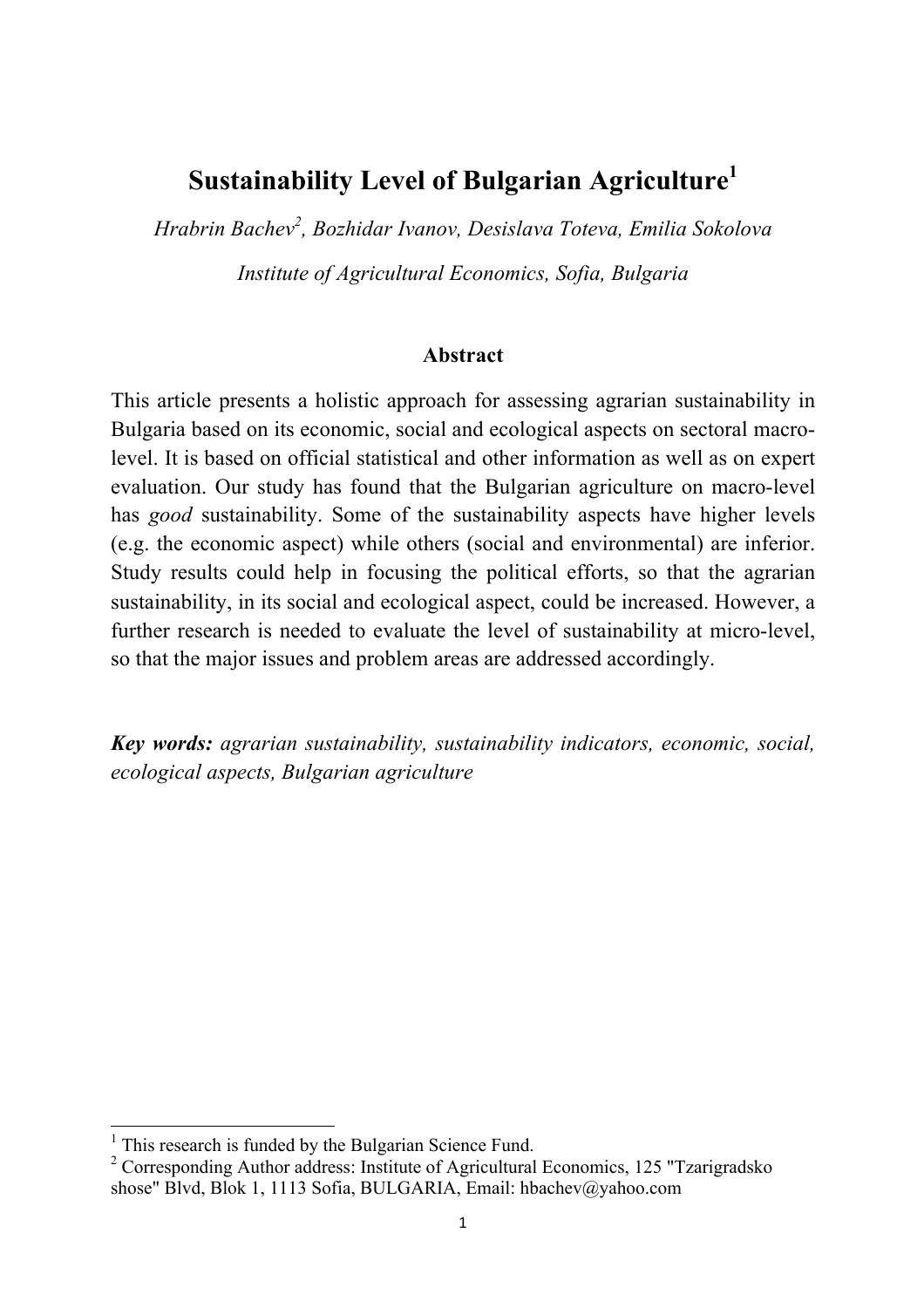## **Introduction**

In the world literature, the question of assessing agrarian sustainability is among the most discussed by scientists, policy makers, farmers and stakeholders (Andreoli&Tellarini, 2000; Bachev, 2005; Bastianoni et al., 2001; FAO, 2013; Häni et al, 2006; Sauvenieret al., 2005; OECD, 2001). The agrarian sustainability has usually been assessed at national or international level (FAO, 2013; OECD, 2001) and usually it is described as ability to satisfy a diverse set of goals through time (Brklacich et al., 1991; Hansen, 1996) or the ability to maintain or improve its functions (Lopez-Ridaura et al., 2002). Often the term sustainability is wrongly associated only with preserving the environment and productivity of the agricultural resources but in our research we *consider that agriculture is sustainable if it could maintain its economic, ecological and social functions in a long-term (Bachev, 2010; Bachev et al., 2016).* 

There is a substantial literature dedicated to analyzing the different aspects of sustainability economic, social and/or ecological. These three aspects are related to multiple functions of modern agriculture, they are equally important and have to be always accounted for. Agriculture is sustainable if it is: *economically viable and efficient*; *socially responsible regarding farmers, workers, other agents, communities, consumers and society*; and *ecologically sustainable (Bachev et al., 2016)*.

The agrarian sustainability is a topic of great interest in Bulgaria, as well, and it has been subject of studies, mainly focusing on the sustainability of the agrarian holdings and/or specific activities or sectors (Bachev, 2016; Ivanov et al., 2012; Bachev aet.al., 2016). However, this is the first attempt to make a comprehensive assessment of the sustainability of the Bulgarian agriculture on a sectoral macro-level embracing its three aspects.

This article presents a holistic approach for assessing agrarian sustainability based on its economic, social and ecological aspects on sectoral macro-level. It is based on official statistical and other information as well as on expert evaluation. *Its aim* is to estimate the sustainability index for each one of the tree main aspects and to identify the critical areas that lead to improving the level of agrarian sustainability in Bulgaria.

## **Materials and methods**

The evaluation of Bulgarian agrarian sustainability is based on a methodology developed for comparative analysis of governance systems and sustainability levels in Bulgarian and Chinеse agriculture which is presented in details in our previous publications (Bachev et al., 2017).

The system for assessing agrarian sustainability includes properly formulated and selected principles, criteria, indicators and reference values for each of them (**Table 1**). The principles are the highest level which expresses the state of sustainability within the three major aspects - economic, social and ecological. The criteria are more specific than principles and are related to indicators which express the state of agricultural sector assessed when the relevant principle is realized. The indicators are quantitative and qualitative variables from a different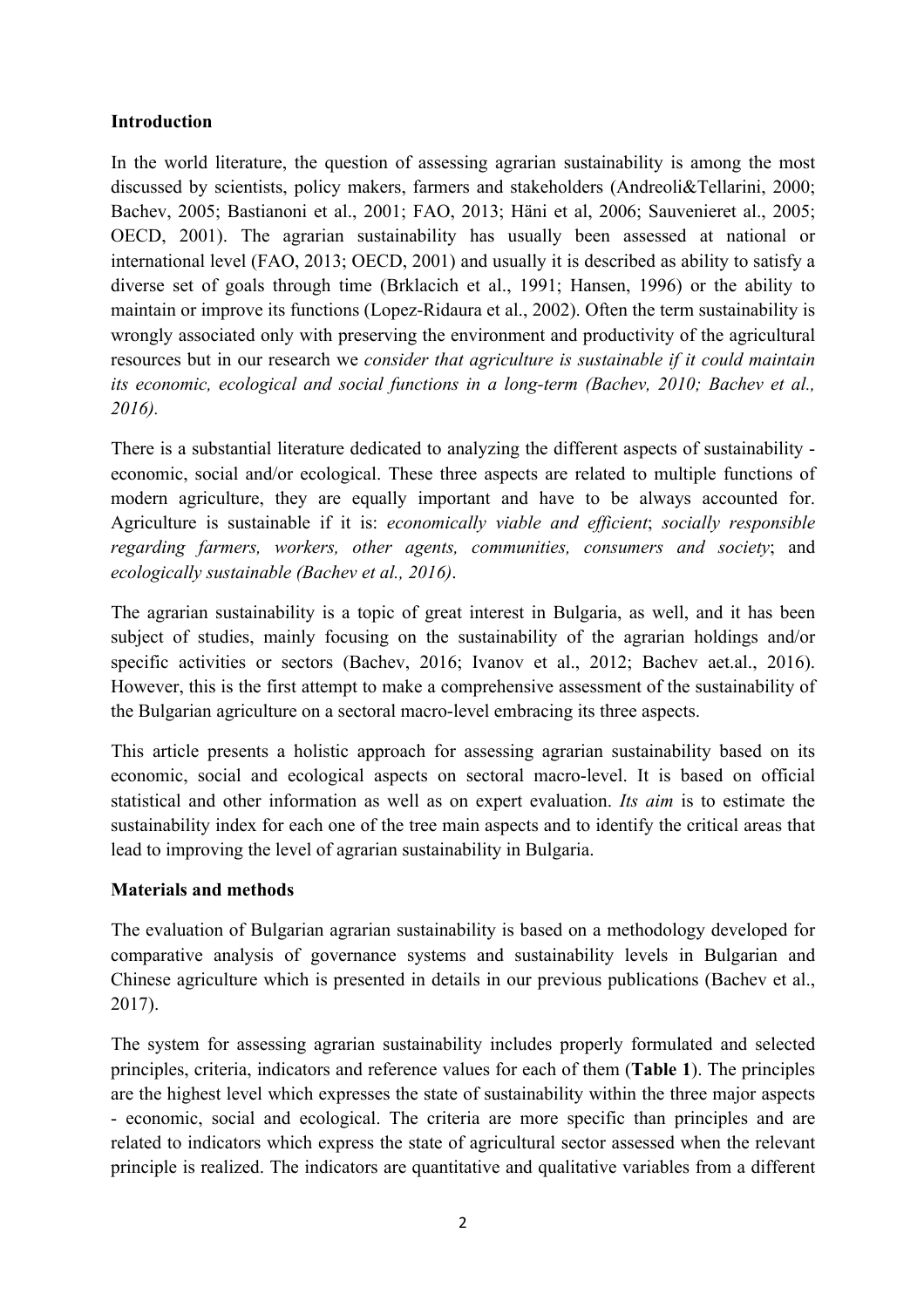type, for example behavior, business, investment, outcome, impact which can be valued and allow the measurement of correspondence with a criteria, giving idea of sustainability in all its aspects. Reference values are the desired values such as absolute, relative, quality of each of the indicators for specific conditions of Bulgarian agriculture which assist the evaluation and give direction to improve/achieve sustainability (Bachev et al., 2017).

Information for each indicator is gathered from official sources – EUROSTAT, DG Agriculture and rural development, National Statistical Institute, Department "Agrostatistics" at the MAF, Ministry of environment and waters. For some of the indicators expert assessment is used.

Very often individual indicators for each Criteria, Principles and Aspects of sustainability are with unequal number that requires an integration of indicators (Table 1). For the integral assessment of sustainability for every Criterion, Principle, and Aspect, and the Overall level, equal weights are used for each Principle in a particular Aspect, and for each Criterion in a particular Principle, and for each Indicator in a particular Criterion.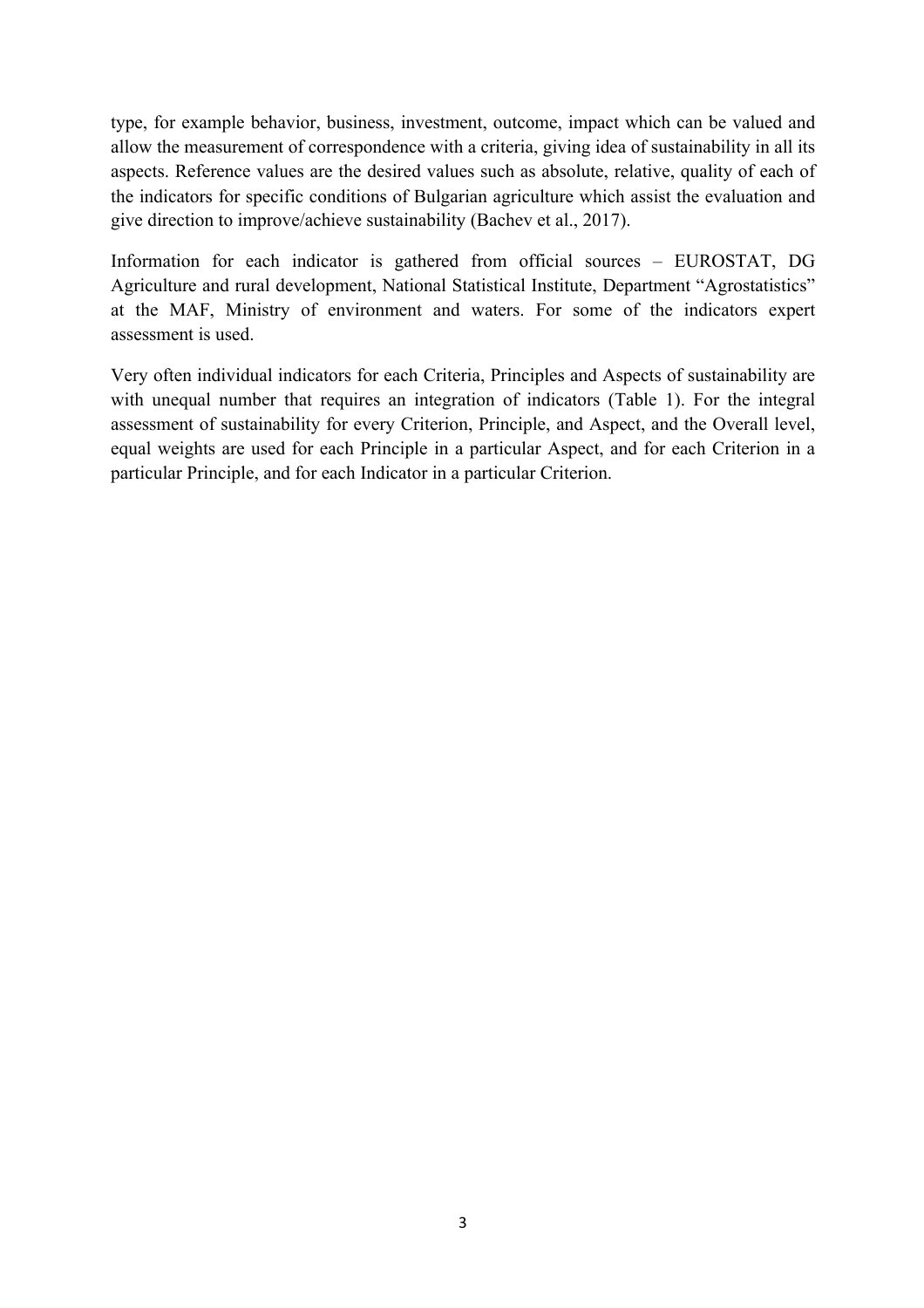## **Table 1 Principles, criteria and indicators for assessment of Bulgarian agrarian sustainability at sectoral level**

| <b>Principles</b>                          | Criteria                                                      | <b>Indicators</b>                                                       | Reference<br>value                |  |
|--------------------------------------------|---------------------------------------------------------------|-------------------------------------------------------------------------|-----------------------------------|--|
|                                            | <b>Economic Aspect</b>                                        |                                                                         |                                   |  |
| Financial stability                        | Reducing dependence on<br>subsidies                           | Share of direct payments in<br>Net Income                               | EU average level                  |  |
|                                            | Sufficient liquidity                                          | <b>Stocks</b>                                                           | EU average level                  |  |
|                                            | Minimizing dependence on<br>external capital                  | Ratio of assets growth to<br>interest paid                              | EU average level                  |  |
| Economic<br>effectiveness                  | Positive or high profitability                                | Cost - effectiveness                                                    | EU average level                  |  |
|                                            |                                                               | Profitability of capital                                                | EU average level                  |  |
|                                            | Maximize or increase labour<br>productivity                   | Labour productivity                                                     | EU average level                  |  |
|                                            | Maximize or increase land<br>productivity                     | Productivity of land                                                    | EU average level                  |  |
|                                            | Maximize or increase livestock<br>productivity                | Livestock productivity                                                  | EU average level                  |  |
| Competitiveness                            | Support or increase of marketed<br>output                     | Share of imported product in<br>the total agricultural product          | EU average level                  |  |
|                                            | Support or increase of sales                                  | GVA change                                                              | EU average level                  |  |
| Adaptability to<br>economic<br>environment | Sufficient adaptability to market<br>environment              | Ratio of factor income to fixed<br>costs                                | EU average level                  |  |
|                                            | High investment activity                                      | Growth of long-term assets                                              | EU average level                  |  |
| <b>Social Aspect</b>                       |                                                               |                                                                         |                                   |  |
| Welfare of employed<br>in agriculture      | Equality of income with other<br>sectors                      | Ratio of agricultural income to<br>the average income in the<br>country | National economy<br>average level |  |
|                                            | Fair distribution of income in<br>agriculture                 | Variation of payment of hired<br>labour to factor income                | National economy<br>average level |  |
|                                            | Sufficient satisfaction from farm<br>activity                 | Variation of employed in<br>agriculture to the entire<br>population     | EU average level                  |  |
|                                            | Satisfactory working conditions                               | Correspondence to official<br>norms                                     | Expert assessment                 |  |
| Conservation of<br>farming                 | Preservation of the number of<br>family farms                 | Number of family farms                                                  | EU average level                  |  |
|                                            |                                                               | Share of family labour to all<br>employed                               | EU average level                  |  |
|                                            |                                                               | Average age of managers                                                 | EU average level                  |  |
|                                            | Increasing the knowledge and<br>skills                        | Share of trained farmers                                                | EU average level                  |  |
|                                            |                                                               | Share of the managers with<br>secondary and higher<br>education         | EU average level                  |  |
| Gender equality                            | Equality in men-women<br>relations                            | Share of female farm<br>managers                                        | Program target                    |  |
| Social capital                             | Participation in professional<br>associations and initiatives | Share of hired labour members<br>of labour unions                       | EU average level                  |  |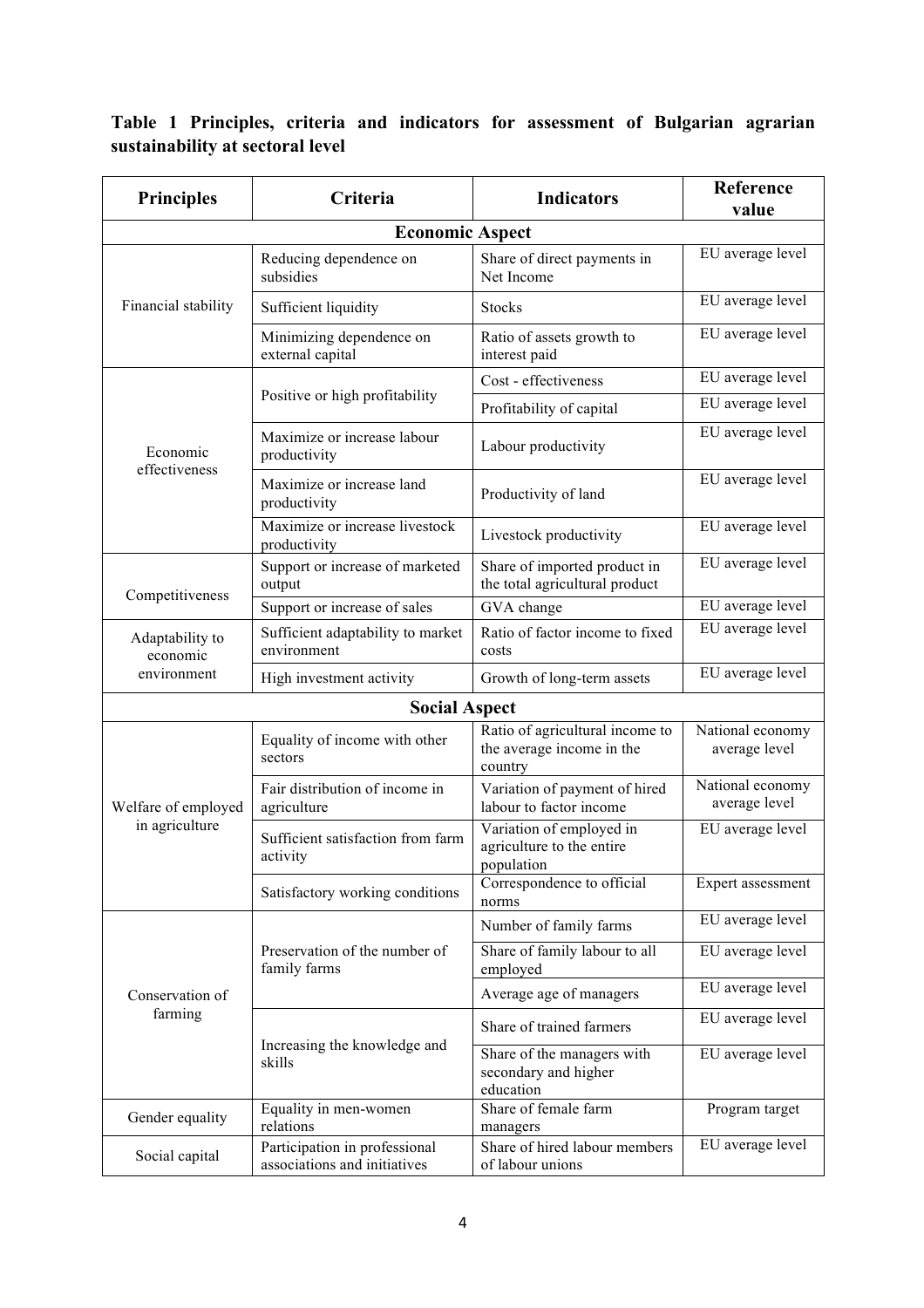|                                           | Contribution to the development<br>of regions and communities                                  | Share of farm population in<br>general population                                                                       | EU average level                     |  |
|-------------------------------------------|------------------------------------------------------------------------------------------------|-------------------------------------------------------------------------------------------------------------------------|--------------------------------------|--|
| Adaptability to the<br>social environment | Sufficient ability to respond to<br>the ceasing farming activity and<br>the demographic crisis | Change in gross fixed capital<br>formation to the change in the<br>number of people employed in<br>agriculture          | EU average level                     |  |
| <b>Ecological Aspect</b>                  |                                                                                                |                                                                                                                         |                                      |  |
| Air quality                               | Maintaining and improving air<br>quality                                                       | Reduction of CO2 emissions                                                                                              | Scientific norms                     |  |
| Land quality                              | Minimizing soil losses                                                                         | Soil water erosion index                                                                                                | Scientific norms                     |  |
|                                           |                                                                                                | Soil wind erosion index                                                                                                 | Scientific norms                     |  |
|                                           | Preservation and improvement<br>of soil fertility                                              | Amount of nitrogen<br>fertilization                                                                                     | Scientific norms                     |  |
|                                           |                                                                                                | Amount of phosphorus<br>fertilization                                                                                   | Scientific norms                     |  |
|                                           | Maintaining a balanced land use<br>structure                                                   | Share of arable land (without<br>fallow) in total agricultural<br>areas                                                 | Program targets                      |  |
|                                           | Preservation of landscape<br>features                                                          | Amount of area covering the<br>requirements for "green"<br>direct payments through<br>maintaining landscape<br>elements | Program targets                      |  |
| Water quality                             | Maintaining and improving<br>water quality                                                     | Index of groundwater<br>pollution                                                                                       | Scientific norms                     |  |
| Effective energy<br>consumption           | Minimizing the use of<br>conventional energy                                                   | Fuel consumption per unit area                                                                                          | Scientific norms                     |  |
| Biodiversity                              | Maintaining or enhancing<br>natural habitats                                                   | Change in the number of<br>habitats<br>Share of agricultural land in<br>NATURA 2000 and other<br>protected areas        | Program targets<br>Program targets   |  |
| Animal welfare                            | Compliance with the principles<br>of animal welfare                                            | Level of compliance with the<br>principles of animal welfare                                                            | Program targets                      |  |
| Organic production                        | Increasing the organic<br>production                                                           | Share of areas under<br>conversion or certified for<br>organic production                                               | EU average level                     |  |
| Adaptability to the<br>environment        | Sufficient adaptability to<br>climate change                                                   | Variation in the yield of main<br>crops<br>Share of production losses in<br>gross output in livestock sector            | EU average level<br>EU average level |  |

**Source:** Bachev et al., 2017

The Integral Index for a particular Criterion (IS<sub>c</sub>), Principle (IS<sub>p</sub>), Aspect of sustainability (ISа) or Overall level (ISо) is an *arithmetic average of relevant Indicators and Indices:*

IS<sub>c</sub>=  $\sum$ IS<sub>i</sub>/n (n – number of Indicators) IS<sub>p</sub>=  $\sum$ IS<sub>c</sub>/n (n – number of Criteria) IS<sub>a</sub>=  $\sum$ IS<sub>p</sub>/n (n – number of Principles) ISo=  $\Sigma$ IS<sub>a</sub>/3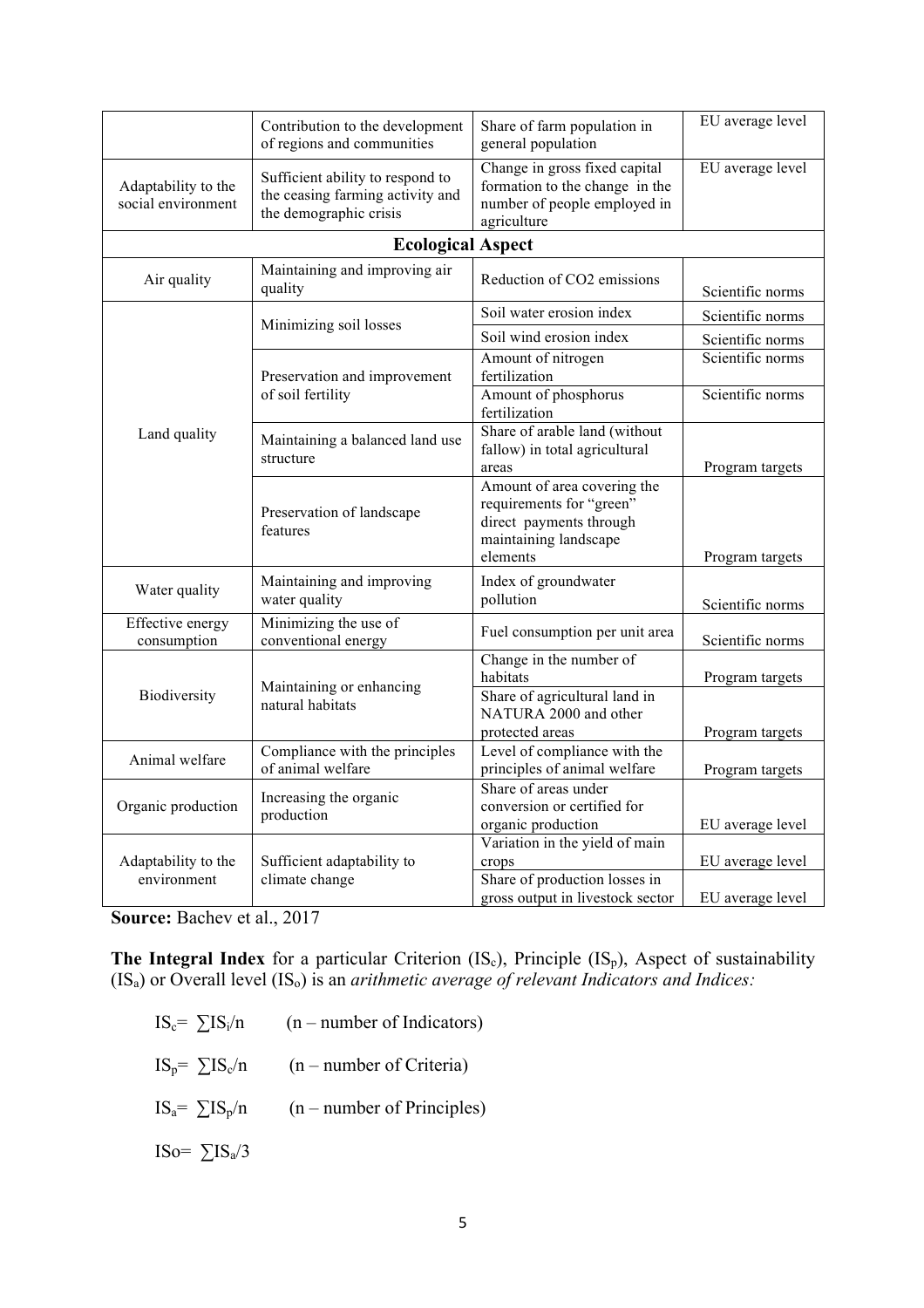On the basis of the indicators value and the reference value for each indicator sustainability score is calculated. The score could fall within one of six groups, presented in Table 2. These groups are applied also for the interpretation of the Integral Sustainability Index.

| <b>Sustainability Index</b> | <b>Sustainability level</b>        |
|-----------------------------|------------------------------------|
| $0.91 - 1$                  | Very High Sustainability           |
| $0,71 - 0,90$               | <b>High Sustainability</b>         |
| $0,51 - 0,70$               | Good Sustainability                |
| $0,31 - 0,50$               | Moderate Sustainability            |
| $0,11 - 0,30$               | <b>Insufficient Sustainability</b> |
| $0 - 0.10$                  | Unsustainable                      |

**Table 2. Limits for grouping of integral assessments of agrarian sustainability** 

*Source: Governing and Assessment of Agrarian Sustainability - Experiences, Challenges, and Lessons from Bulgaria and China* 

The primary level for calculating Integral indexes is the indicator sustainability score determined by the reference values. The reference values for each indicator have two thresholds (binary vector method). The lower threshold on which the indicator sustainability score is determined 0 (unsustainable) and an upper threshold, where the reference value complied to sustainability score up to 1 set up using the expert judgment, average numbers, trends, scientific norms, etc.

## **Results and Discussion**

Evaluating the different aspects of the Bulgarian agrarian sustainability is based on the developed methodology and a set of selected indicators. The focus in the research is evaluating the level of sustainability within the three main aspects – economic, social and ecological, and identifying the critical elements. Based on the indicators value within the three aspects an integral sustainability score is also calculated. The integral sustainability index of the Bulgarian agriculture is **0.58**. That means that the Bulgarian Agrarian Sustainability could be defined as *Good*. However there are still a lot of opportunities for improvement in future, because the index is closer to the lower group. That also requires understanding of the factors leading to this result and the respective role of each aspect for the Overall Sustainability of the Bulgarian agriculture.

Every aspect of agrarian sustainability has its principles, criteria and indicators that help calculating the total sustainability level of the Bulgarian agriculture. The value of each indicator on sectoral level was transformed into Sustainability Index. Principles are the highest hierarchical level associated with the multiple functions of agriculture – economic, social and ecological.

Our assessment has found out that the Economic sustainability of the Bulgarian agriculture is *Good* (index of sustainability 0.7). This aspect has been evaluated on the basis of four major principles – Financial stability, Economic effectiveness, Competitiveness and Adaptability. The lowest integral score is for the Economic effectiveness principle  $-0.47$  (Figure 1). Each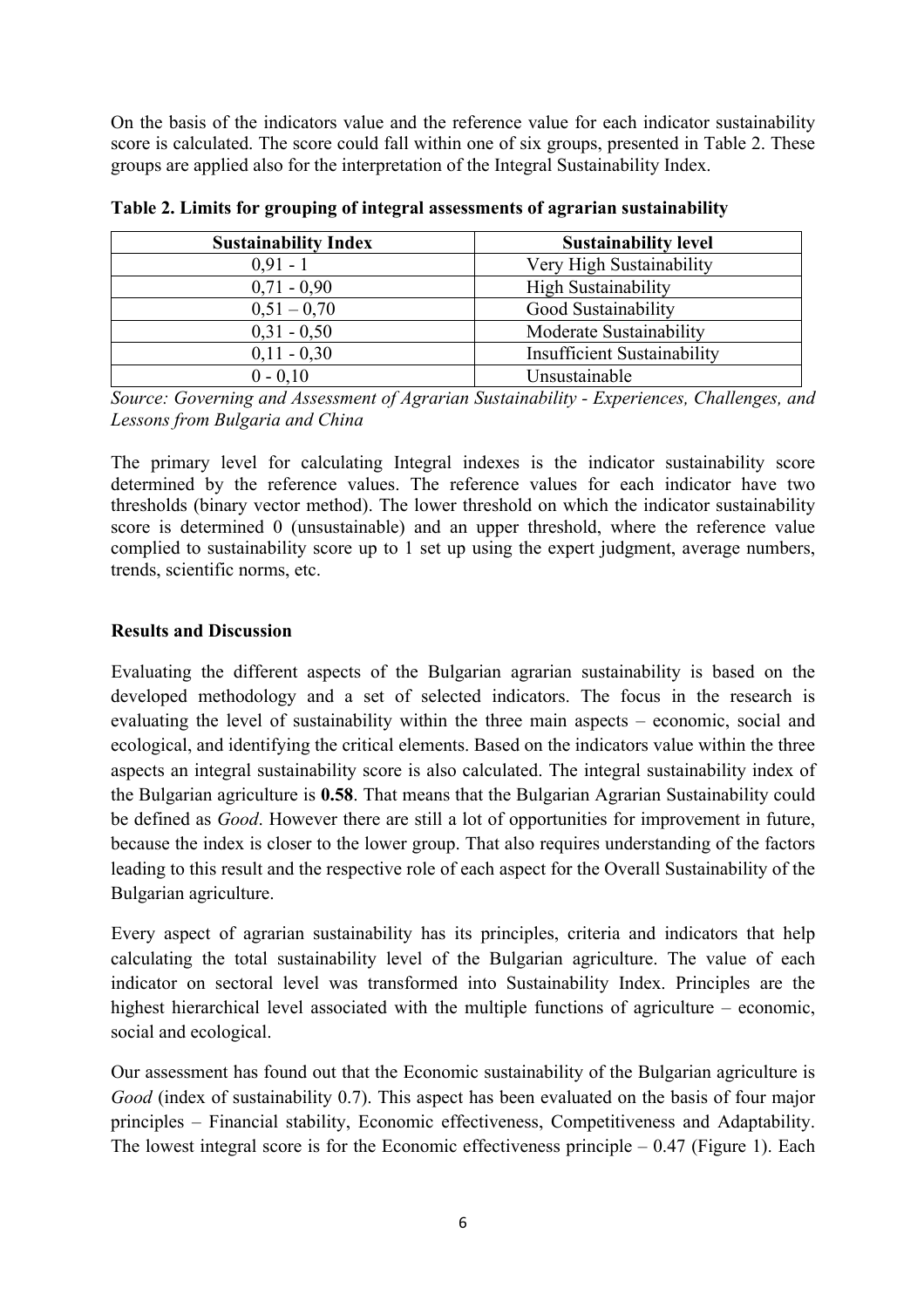of these principles has different criteria and indicators that are used for calculating the sustainability score.





*Source: own calculations, based on NSI, Agrostatistics department*

Twelve indicators are used to calculate the sustainability score of each one of the eleven criteria for the four principles of economic sustainability. **Figure 2** presents the sustainability scores of the different indicators. The index of **Economic effectiveness** sustainability has been calculated on the basis of 5 indicators – *Cost-effectiveness*; *Profitability of capital*; *Labour productivity*; *Productivity of land*; and *Livestock productivit*y.

Bulgarian agriculture is characterized by low labour, land and livestock productivity. This is due to different factors. The labour productivity in Bulgaria is lower than the EU average not only in the agriculture, but in the other economic sectors as well. That is due usually to low or old technology use, low labour quality, lack of qualification, lower motivation due to insufficient payment, aging labour force and other socio-economic factors. The labour productivity affects the economic effectiveness, but it is also strongly connected with the social aspects of the agrarian sustainability.

The land productivity of the Bulgarian agriculture is also on unsatisfactory level. The gross output per hectare in Bulgaria for the major arable crops is well below the EU average and it varies from year to year. The sustainability score for the livestock productivity is higher, but it is still only on *Good* level and it needs to be improved in order to ensure higher economic sustainability for the Bulgarian agriculture. Other indicators that show low or only *Moderate* sustainability levels are the Share of direct payments in the net income (0.35) and the Growth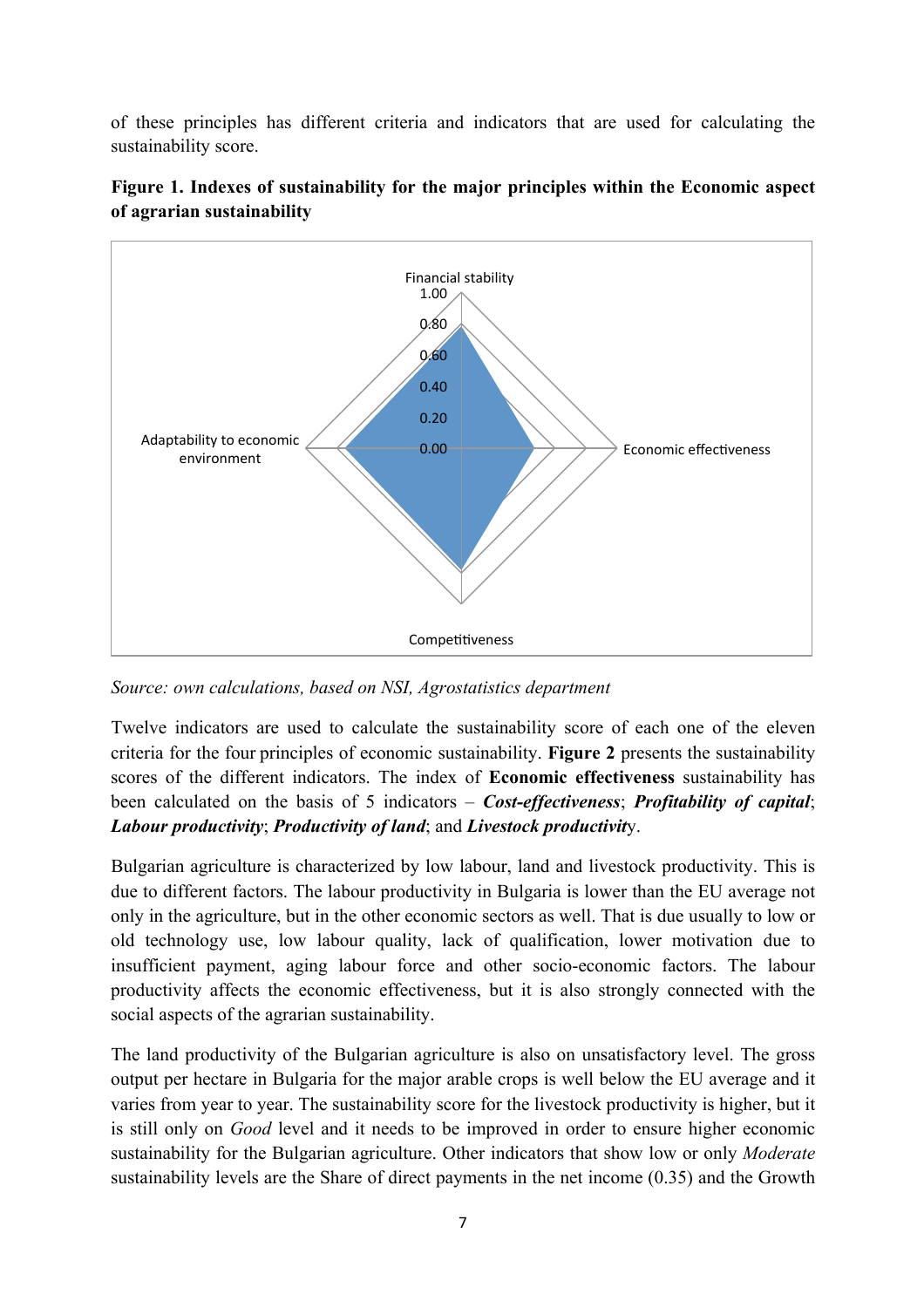of the long term assets (0.50). *Good* is the sustainability score of the GVA change (0.53). These indicators demonstrate the high dependency of the Bulgarian agriculture on government transfers through the direct payments. In case these transfers are decreased or they stop this would affect the financial stability of the Bulgarian agriculture. Insufficient increase in the GVA of the Bulgarian agriculture and small rate of investment growth affects its long term economic sustainability negatively.



**Figure 2. Indicators of economic sustainability of Bulgarian agriculture** 

*Source: own calculations, based on NSI, Agrostatistics department*

The Social and Environmental sustainability of the Bulgarian agriculture are assessed as *Good*  (the score for both of them is 0.53).The assessment of the Social aspect of the agrarian sustainability is based on five principles: *Welfare of employed in agriculture; Conservation of farming; Gender equality; Social capital; and Adaptability to the social environment*. Each of these principles is evaluated based on set of criteria and indicators. The lowest level has the sustainability index for the *Social capital* principle, the Gender equality principle and the Welfare of the employed in agriculture (**Figure 3**).

The indicators used to assess the sustainability (**Figure 4**) of the Welfare of employed in agriculture are: Ratio of agricultural income to the average income in the country; Variation of payment of hired labour to factor income; Variation of employed in agriculture to the entire population; Correspondence to official norms. While there is no big variation of the *Payments of the hired labor to the factor income* (the sustainability score of this indicator is 0.8 which mean High sustainability) and *Variation in the number of employed* (0.52 sustainability score which denotes Good sustainability), the other two indicators have low sustainability score - *Ratio of agricultural income to the average income in the country* has a score of only 0.15 and *Correspondence to official norms* – 0.27 that means they have Insufficient sustainability.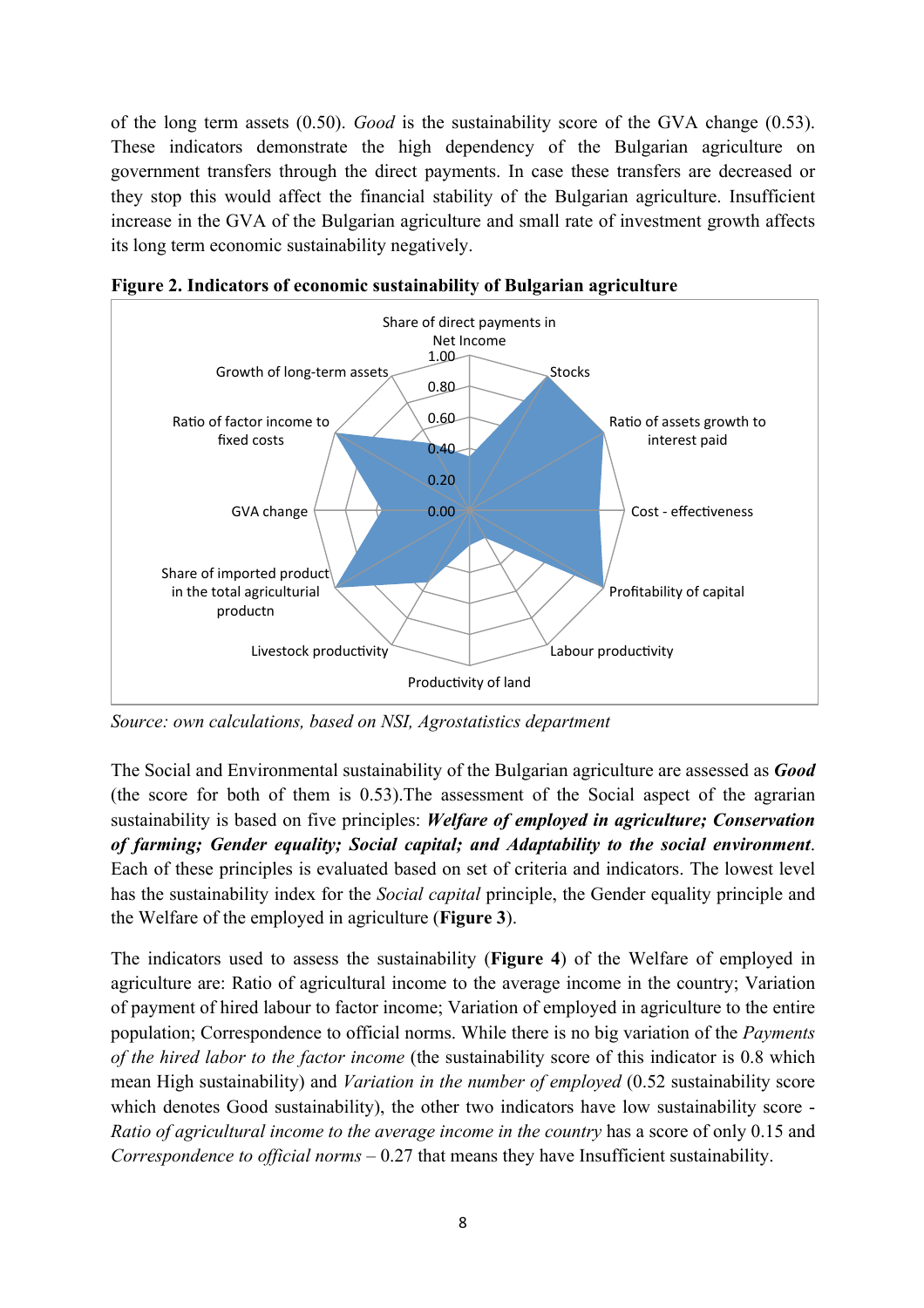Higher sustainability score has the *Conservation of farming* principle, although the *share of trained farms* is very low. It sustainability score is only 0.06. This indicator emphasizes a specific problem that need and should be addressed. More employed in the agriculture should receive training and possibilities to develop their skills and knowledge in order to increase the sustainability of the agricultural sector. One of the problems is that a big percent of the employed are seasonal workers that could not be trained specifically for a certain job or operation.





*Source: own calculations, based on NSI, Agrostatistics department*

Gender inequality is another major issue that Bulgarian agriculture faces and which leads to low score for the *Equality* principle. Based on data of the share of women farm managers the indicator value suggests that there is inequality. The percentage of women on managerial positions is low, as well as the number of women that own agriculture businesses. However, the women are active members of the rural community which could in future increase their decision-making roles.

The highest is the value of the Index of adaptability to the social environment. Having in mind the changing social structure, the decline in the number of employed in agriculture, as well as the demographic crisis in the rural areas, there is a positive trend in the ratio of gross fixed capital formation to labour availability. That means that the shortage of labour could be successfully resolved with more capital formation.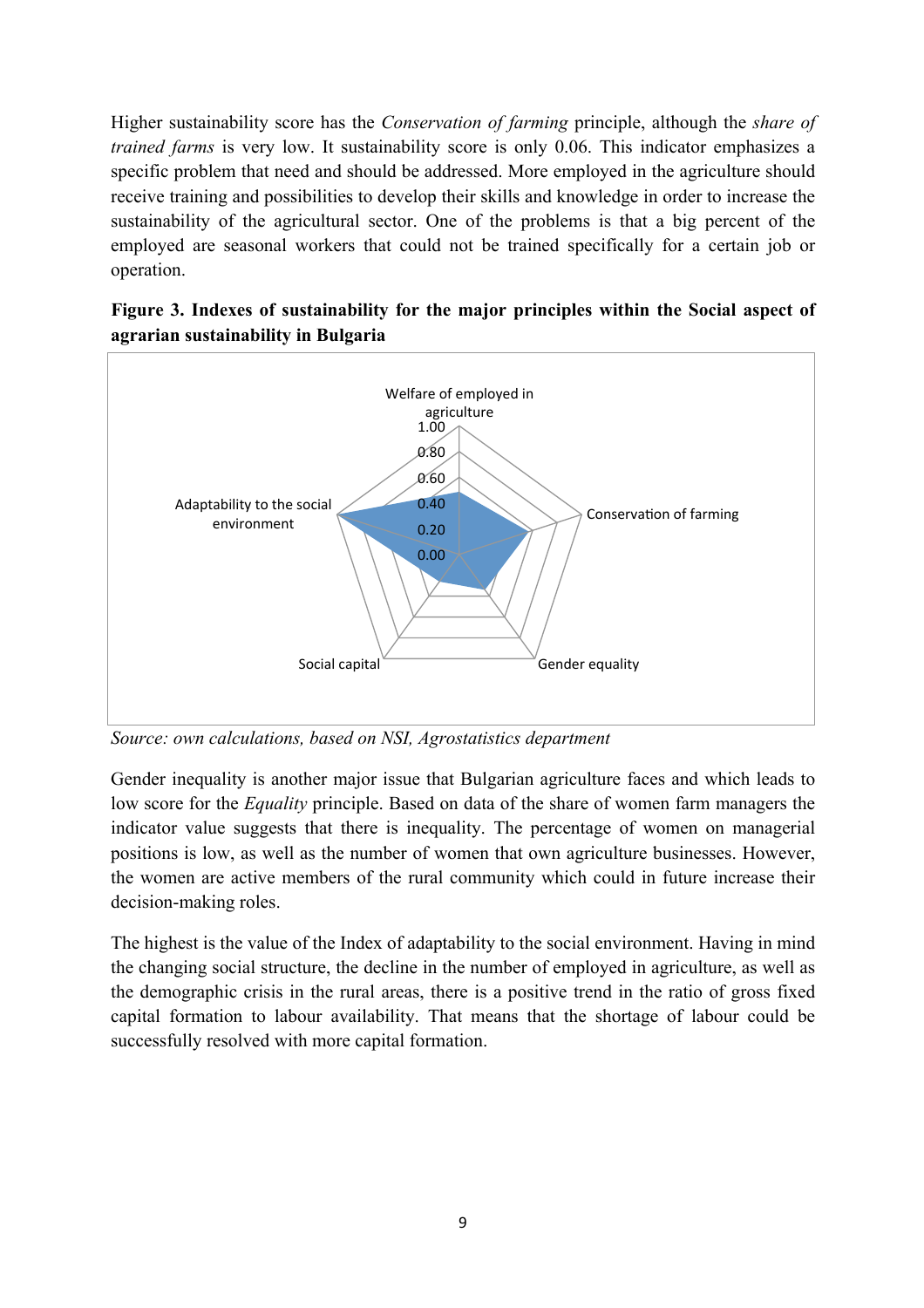

**Figure 4. Indicators of social sustainability of Bulgarian agriculture** 

*Source: own calculations, based on NSI, Agrostatistics department* 

The *Environmental sustainability* of the Bulgarian agriculture is assessed as *Good with a* score of 0.53. This is the aspect with most diverse indicators covering eight principles of environmental sustainability (**Figure 6**). The highest level of sustainability has been measured for the *Effective energy consumption* (0.77) and the *Adaptability to the environment* (0.74). Concerns stem from the level of the indexes for some of the principles that are critical for ensuring environmental sustainability. Such principles are the *Air quality*, *Biodiversity*, *Animal welfare,* and *Organic production*.

## **Figure 6. Indexes of sustainability for the major principles within the Environmental aspect of agrarian sustainability in Bulgaria**



*Source: own calculations, based on NSI, Agrostatistics department, EUROSTAT and reports from MOEW*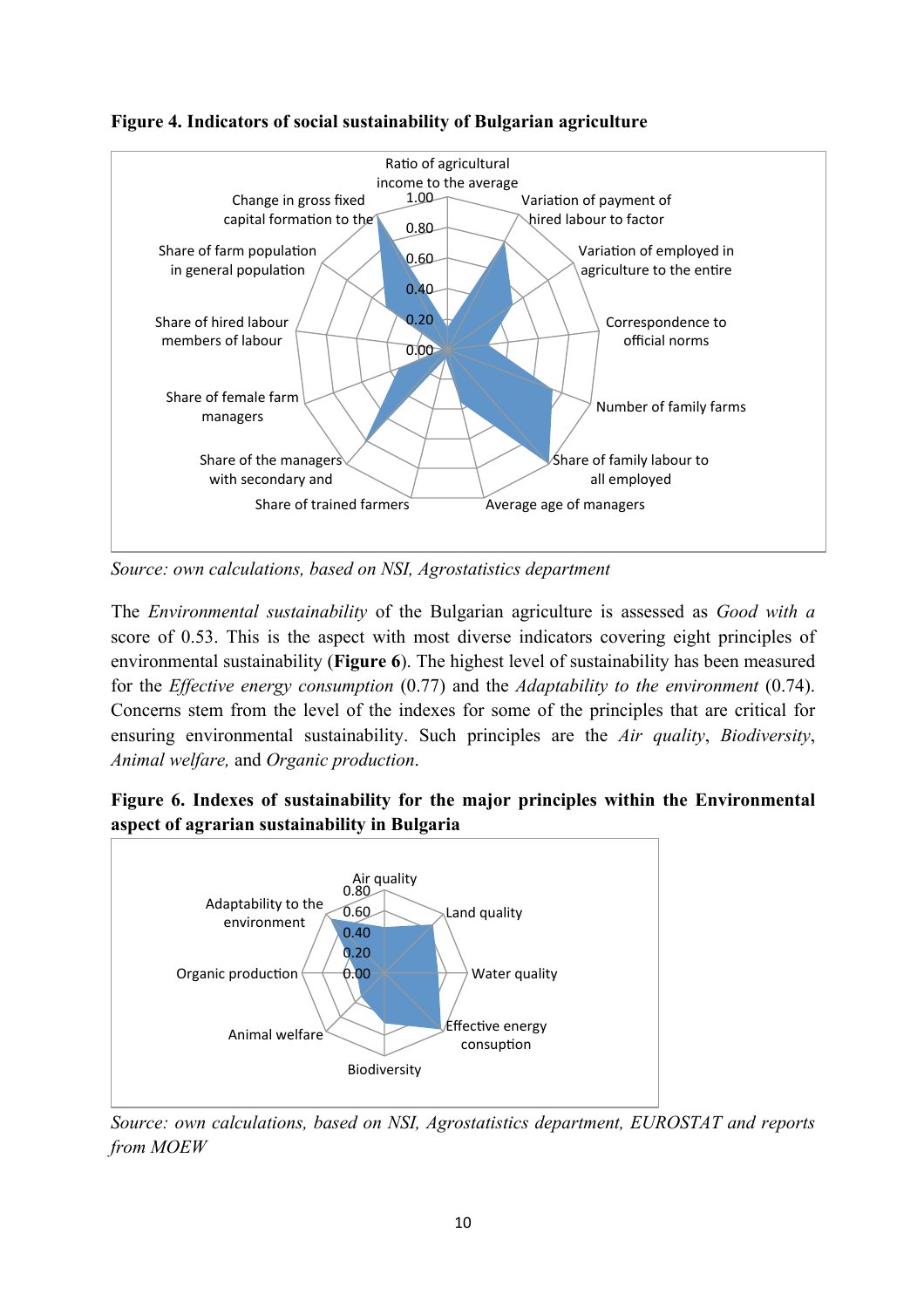The role of agriculture for maintaining and improving the air, water and soil quality, and preserving the biodiversity is important, since it has direct effects on the environment and its elements. As evident from the sustainability assessment we have conducted, these areas are also among the critical fields where the public and governmental efforts should be focused.

The individual scores of the different indicators within the ecological aspect of sustainability are also very diverse (**Figure 7**).The highest sustainability score is calculated for the *Amount of area covering the requirements for "green" direct payments through maintaining landscape elements* (0.84) and the *Soil wind erosion index* (0.81).The high level of compliance of the Bulgarian farmers with the so called "green" requirements could be attributed to the different options they were able to choose from.

The lowest score is for the following indicators: *Change in the number of habitats* (0.24), *Share of areas under conversion or certified for organic production* (0.27), and *Level of compliance with the principles of animal welfare* (0.32).



**Figure 7. Indicators of social sustainability of Bulgarian agriculture**

*Source: own calculations, based on NSI, Agrostatistics department, EUROSTAT and reports from MOEW*

All this indicators reveal that there is still much work needed in order to ensure that the agriculture does not harm the environment and the biodiversity. It is important to point out that in several areas the Bulgarian agriculture demonstrates strong sustainability, like the effective energy consumption. It should be made sure that in case of more intensive economic growth these high scoring factors will not deteriorate.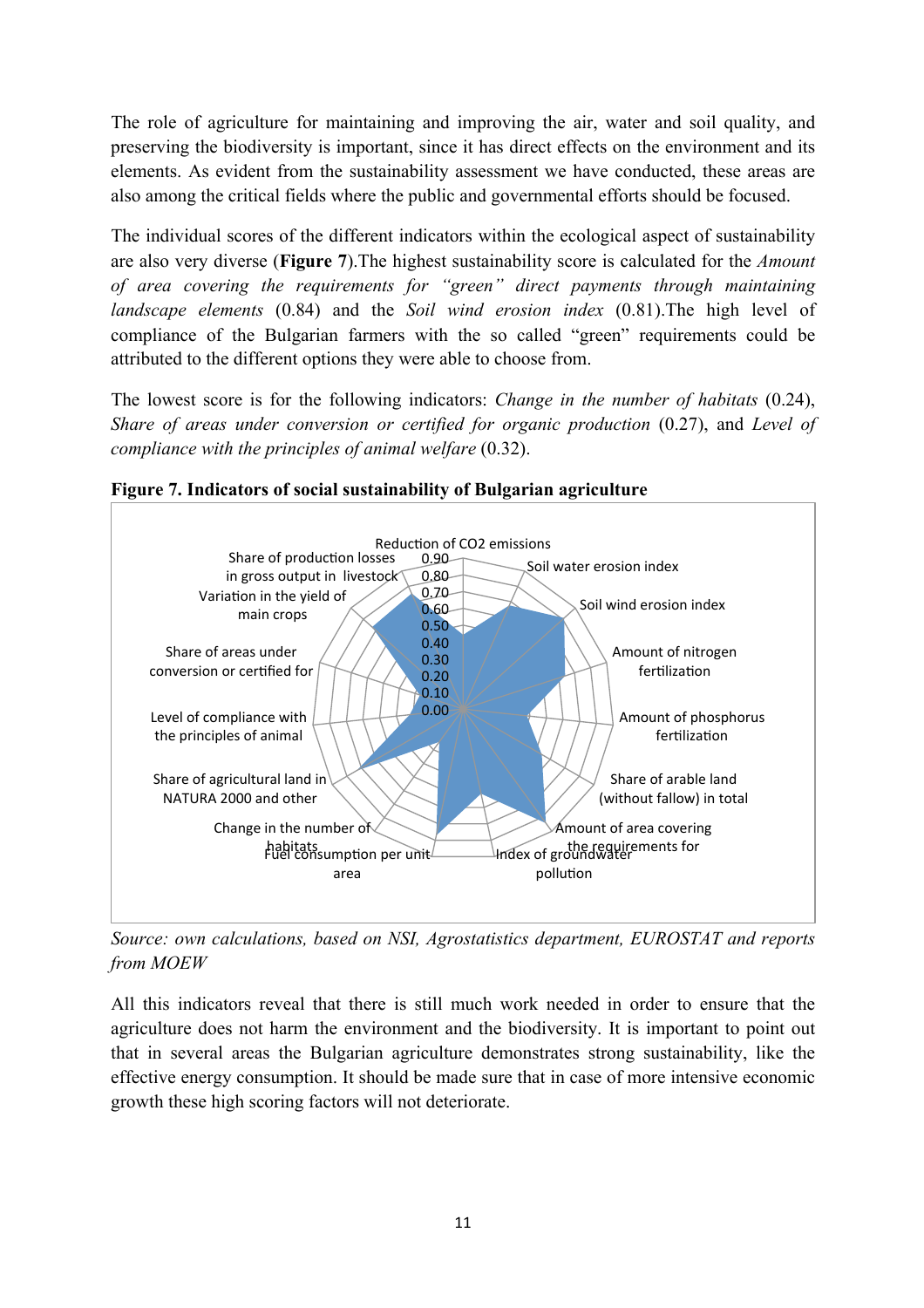The agrarian sustainability assessment is important for detecting critical areas that should be addressed by the policy makers in Bulgaria. Previous attempts to assess the agriculture on macro-level haven't been made, but on micro-level Bachev (2017) and Bashev (2016) analyzes the level of sustainability of the Bulgarian farms. According to survey with farm managers the economic sustainability is weaker than the environmental and social at farm level. Our sectoral analyzes gives the opposite results - a higher economic sustainability and lower social and ecological. This could be due to several reasons - the different objectives and assessment methodology of studies. While our current assessment is on the sustainability of agriculture, the former study concerns sustainability of diverse farming structures (which is only a part of the sustainability of agrarian sector as a whole). Similarly, data for this study are at national level, from national statistics and are summarized, while farm level data used in referred publication is from survey with farm managers. It is well-known that the managers of agricultural holdings usually consider their economic situation as more important and often identify ecological and social aspects as secondary and therefore consider that these objectives are easier to achieve. Most of the managers in the survey quote that their activity meets almost all ecological and social requirements.

This discrepancy is also a reason to implement a research at the farm level as part of this research project with the same methodology and indicators used at sectoral level. This will allow for full comparability of the results and will provide a picture of the actual differences in the way micro-and micro-level sustainability is assessed and evaluated in agriculture.

## **Conclusions**

The development of coherent and adequate agricultural and food policies require recognizing the main critical areas that influence negatively the development of sustainable and efficient agriculture. Sustainability is a key concept that will have greater importance in the future, having in mind the problems the world population is facing with the climate and all unexpected effects of its change. Agricultural scientists have recognized the importance of sustainable agrarian development, although there is no universally accepted definition and methodology to assess it.

This article offers methodology and assessment of the different aspects of the Bulgarian agrarian sustainability in its economic, social and ecological aspects. The overall level of sustainability is *Good* (0.58). All the aspects have been assessed as *Good*, but the sustainability index of the economic aspect (0.70) is significantly higher than the indexes of the social and ecological aspects (both 0.53). There are critical areas within each aspect that require specific measures in order to ensure the sustainable development of the Bulgarian agriculture.

Suggested holistic approach will be further experimented at different (subsectoral, ecosystem, regional, farm) levels, improved and ultimately applied for comparative studies of sustainability levels of Bulgarian and other (Chinese, East European, etc.) agricultures.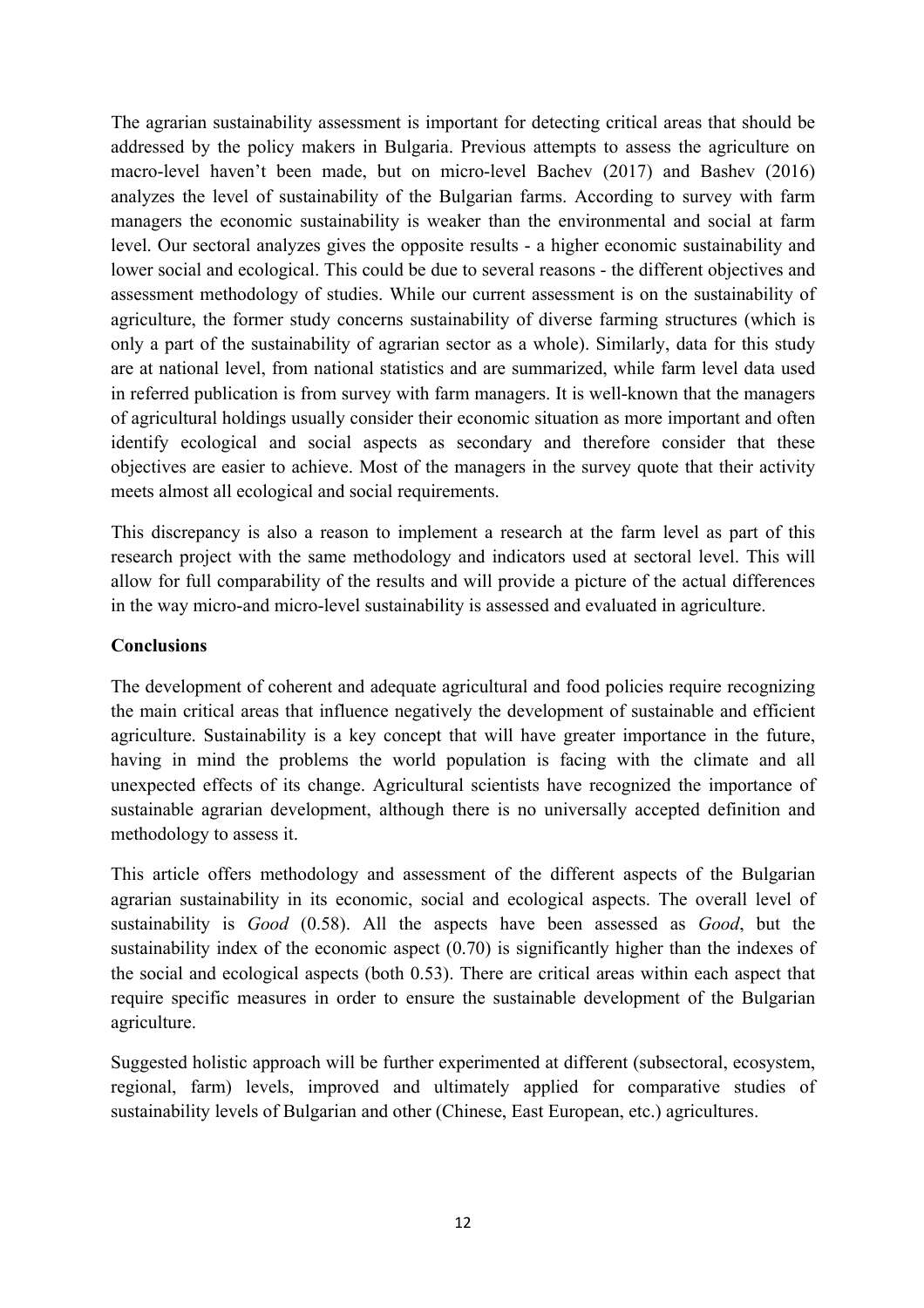#### **References**

Andreoli M. and V Tellarini, 2000. Farm sustainability evaluation: methodology and practice, Agriculture, Ecosystems & Environment, Volume 77, Issues 1–2, 43–52.

Bachev H. 2010. Governance of Agrarian Sustainability, New York: Nova Science Publishers.

Bachev H., 2016. A Framework for Assessing Sustainability of Farming Enterprises, Journal of Applied Economic Sciences, Vol XI, 1(39), 24-43.

Bashev H. (2016): THE SUSTAINABILITY OF FARMS, ECONOMICS 21, no 1, 20-53.

Bachev, H., 2017. Sustainability level of Bulgarian farms. Bulg. J. Agric. Sci., 23 (1): 1–13.

Bachev H., N.Koteva, M.Mladenova, 2014, The Effects Of Implementing European Policies In Agricultiral Holdings In The Republic Of Bulgaria, Vol.4, 1, 90-106.

Bachev H., B. Ivanov, D. Toteva, E. Sokolova, 2016. Agrarian Sustainability and its Governance – Understanding, Evaluation, Improvement, Journal of Environmental Management and Tourism, Vol. 7, issue 4 (16), 639-663.

Bachev H., N Koteva, K. Kaneva, D. Terziev, and D. Vanev, 2016, Sustainability of Bulgarian Farms during Reformed CAP Implementation, Proceedings of International Conference ...Fostering agriculture innovation and business opportunities for rural renaissance", Sofia, 2016/10/27.

Bachev, Hrabrin and Ivanov, Bodjidar and Toteva, Desislava and Sokolova, Emilia, 2017. Framework for Analyzing and Assessing the System of Governance and the Level of Agrarian Sustainability in Bulgaria and China. Available at SSRN: https://ssrn.com/abstract=2950123

Bachev H., B. Ivanov, D.Toteva and E.Toteva, 2017. Agrarian sustainability in Bulgaria – economic, social and ecological aspects, Bulgarian Journal of Agricultural Science, 23 (4), 519-525.

Bastianoni S, N. Marchettini, M. Panzieri, E. Tiezzi, 2001. Sustainability assessment of a farm in the Chianti area (Italy), Journal of Cleaner Production, Volume 9, Issue 4, 365–373.

FAO, 2013. SAFA. Sustainability Assessment of Food and Agriculture systems indicators, FAO.

Häni F., L. Pintér and H. Herren, 2006. Sustainable Agriculture. From Common Principles to Common Practice, Proceedings of the first Symposium of the International Forum on Assessing Sustainability in Agriculture (INFASA), March 16, 2006, Bern, Switzerland.

OECD, 2001. Environmental indicators for agriculture. Volume 3: Methods and Results. OECD, Paris.